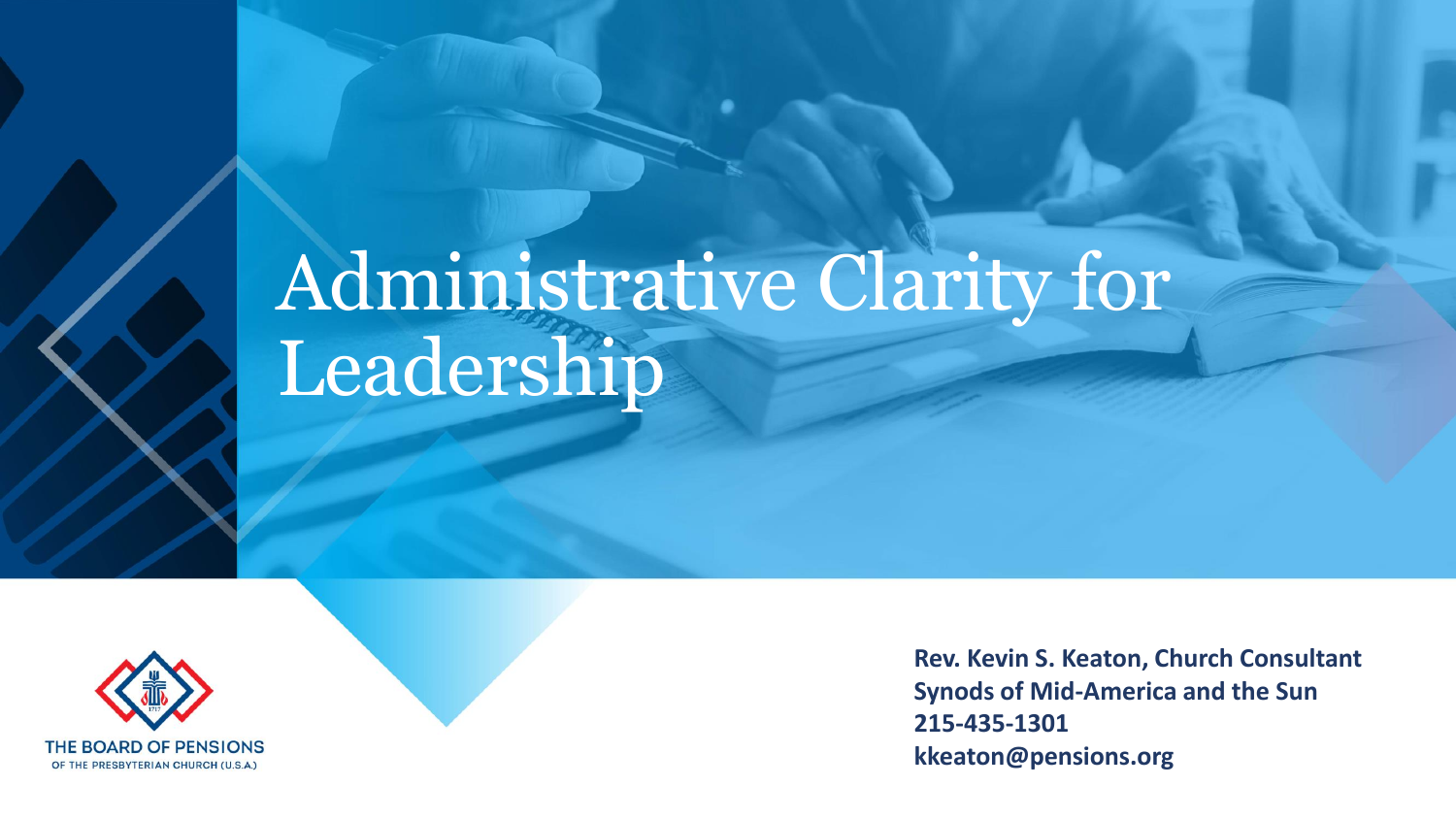Administrative Clarity regarding…

- Termination of Employment
- Continuation of Benefits
- Minister's Choice & Pastor's Participation
- Eligibility for Non-PCUSA Ministers
- Effective Salary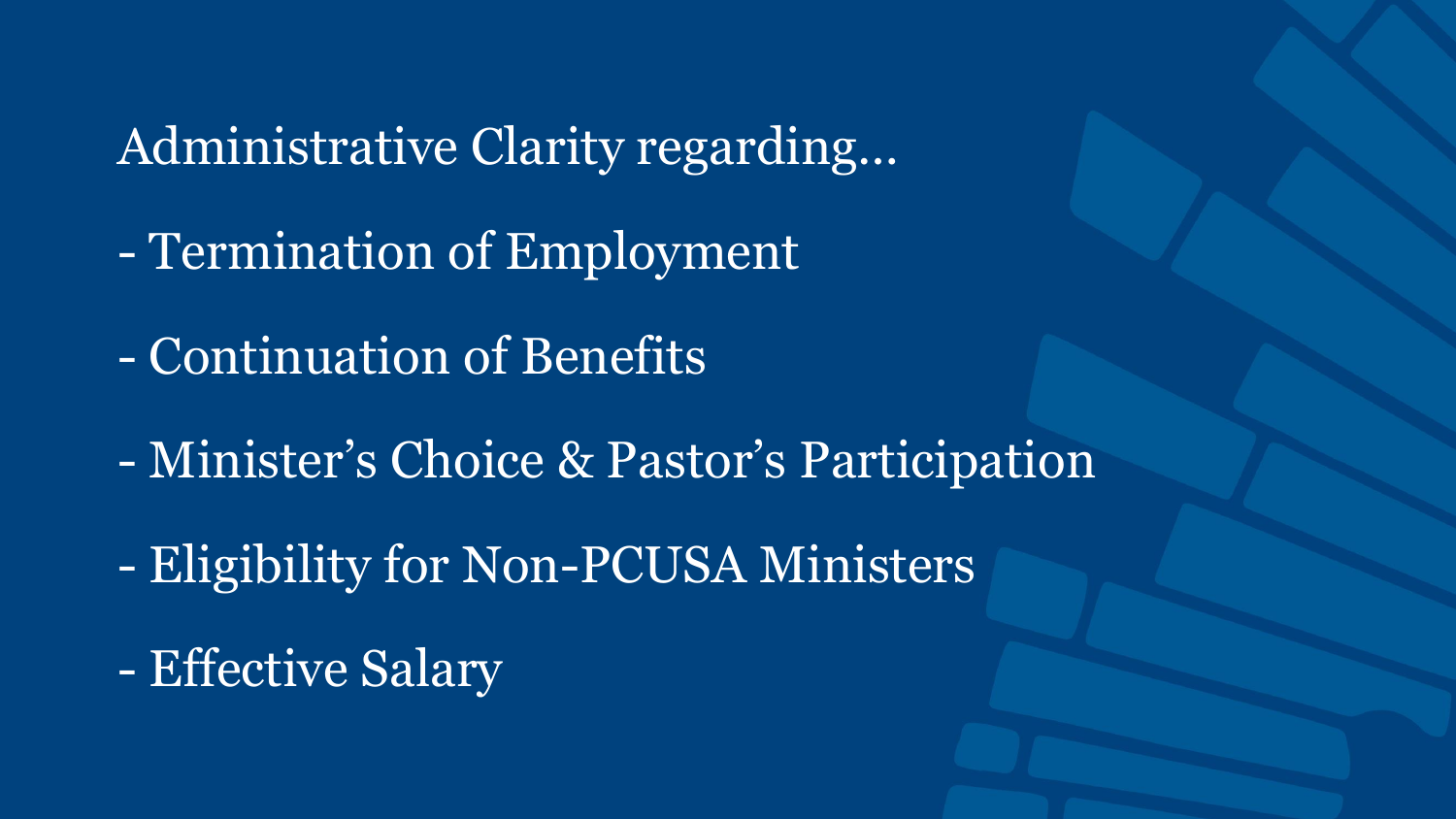### Termination of Employment

- Employers are required to submit a **termination of employment**, through Benefits Connect, on (or up to 60 days before) the effective date.
- Benefits will be continued **until the end of the month** for all members unless you are extending benefits through a severance package.
- **All benefit end dates** will be the **end of the month.**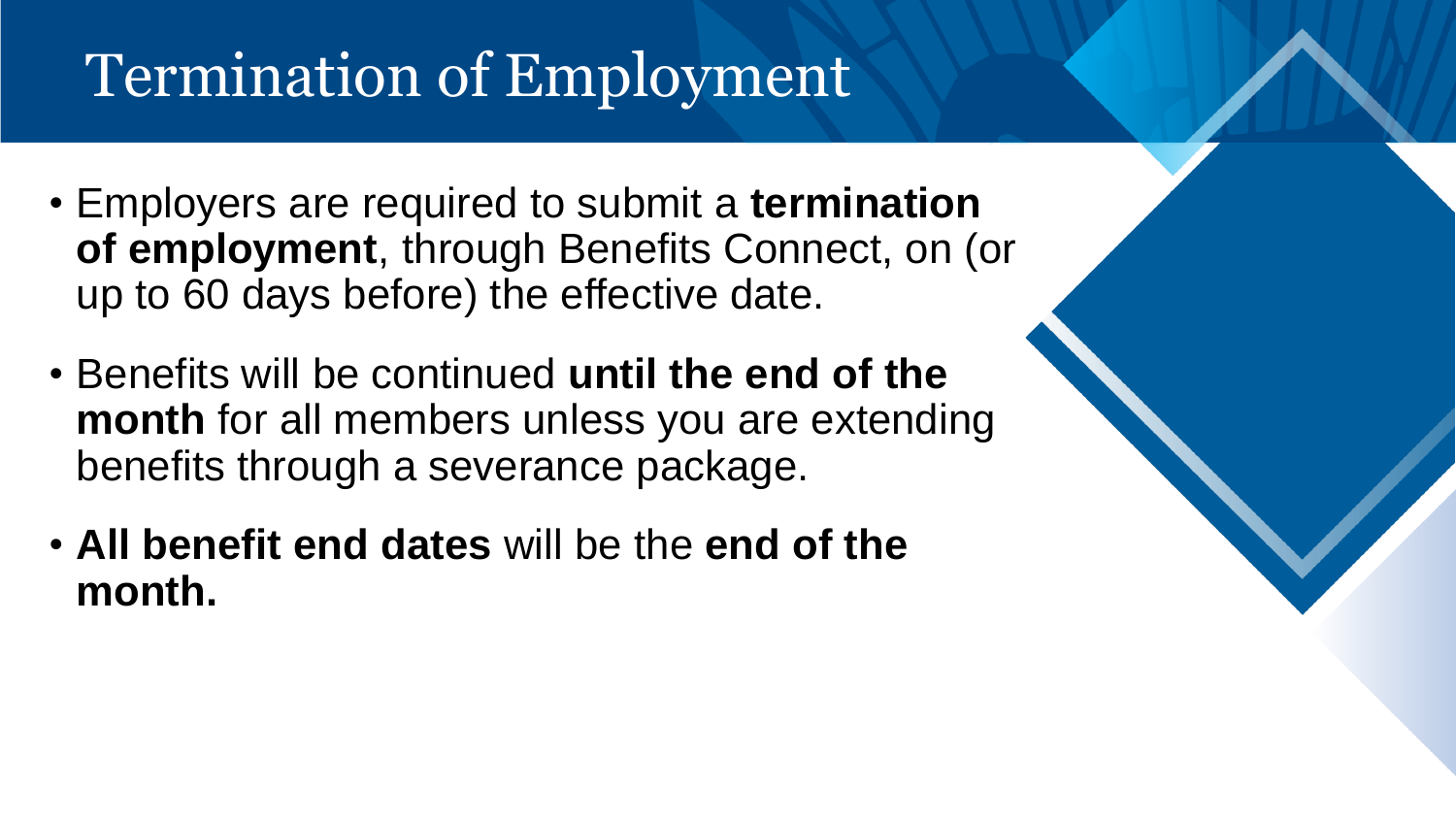### Continuation of Benefits

- Members in **Pastor's Participation** may be eligible for limited **medical and death coverage** upon termination of employment at no cost to the member or employer.
- Members in **Minister's Choice** may be eligible for limited **death coverage** upon termination of employment at no cost to the member.
- The Board will notify the member of eligibility for and length of coverage under the no-cost provision.
- If the **minister renounces jurisdiction**, or if the **church is dismissed**, the minister will not be eligible for no-cost coverage.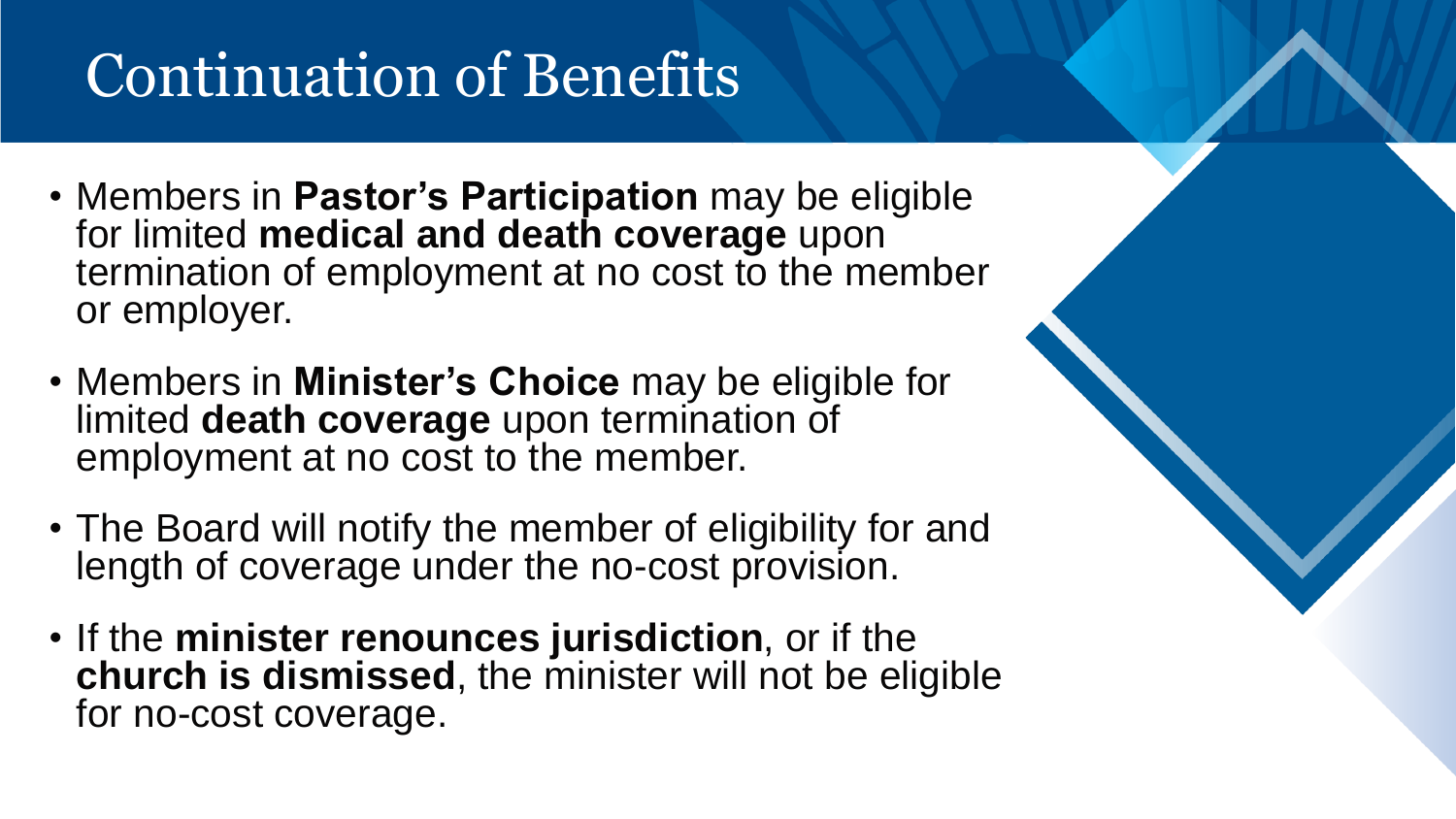

# Benefits Packages:

- Minister's Choice
- Pastor's Participation

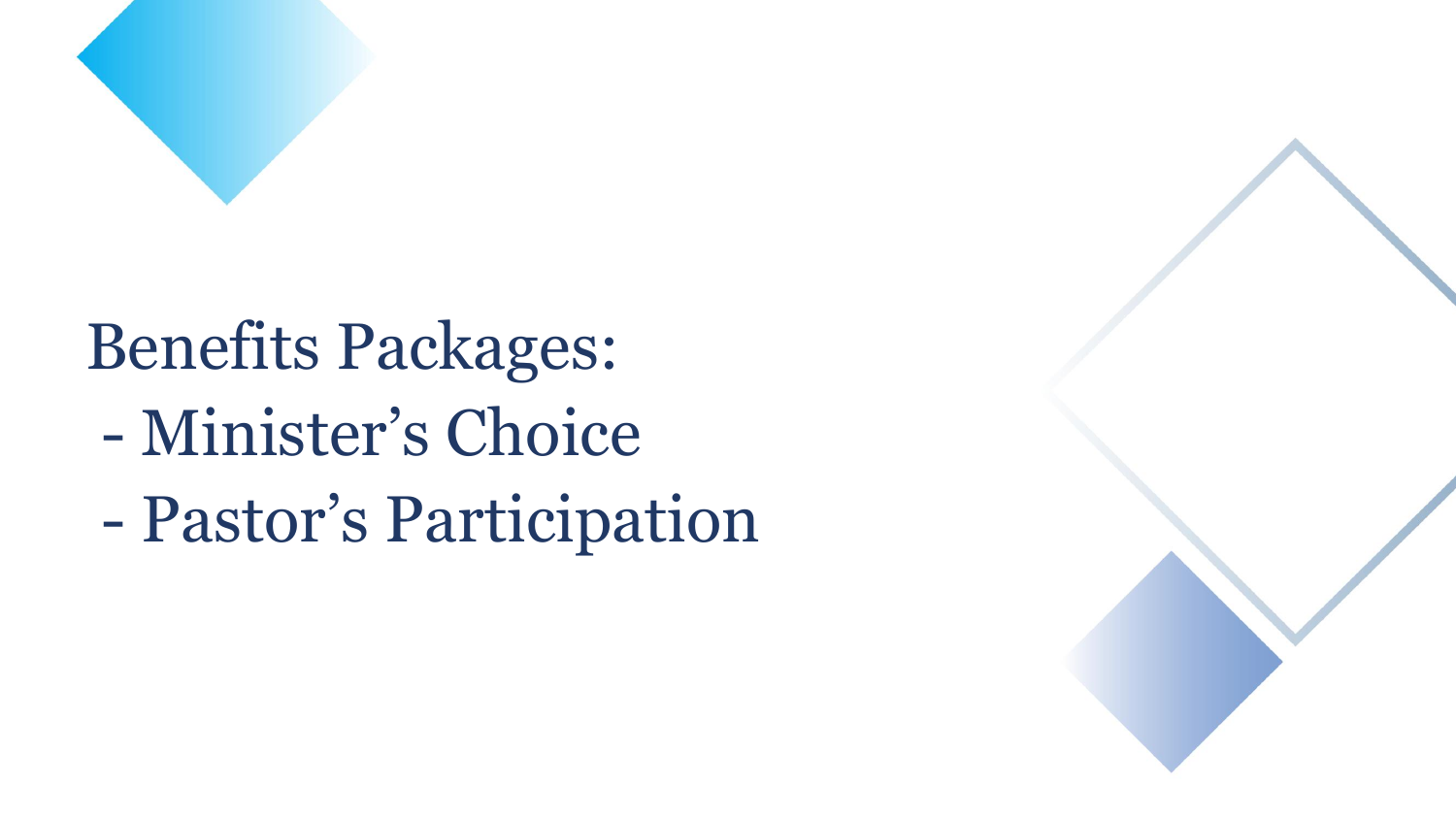#### **Minister's Choice**

# Who is Eligible?







Who normally work at least 20 hours per week and are **not installed**.

#### **PC(USA) Ministers Congregational Settings Validated Ministries**

**Non-Installed Ministers** serving in congregational settings.

Chaplains, camp counselors, or other ministries, serving other affiliated PC(USA) employers.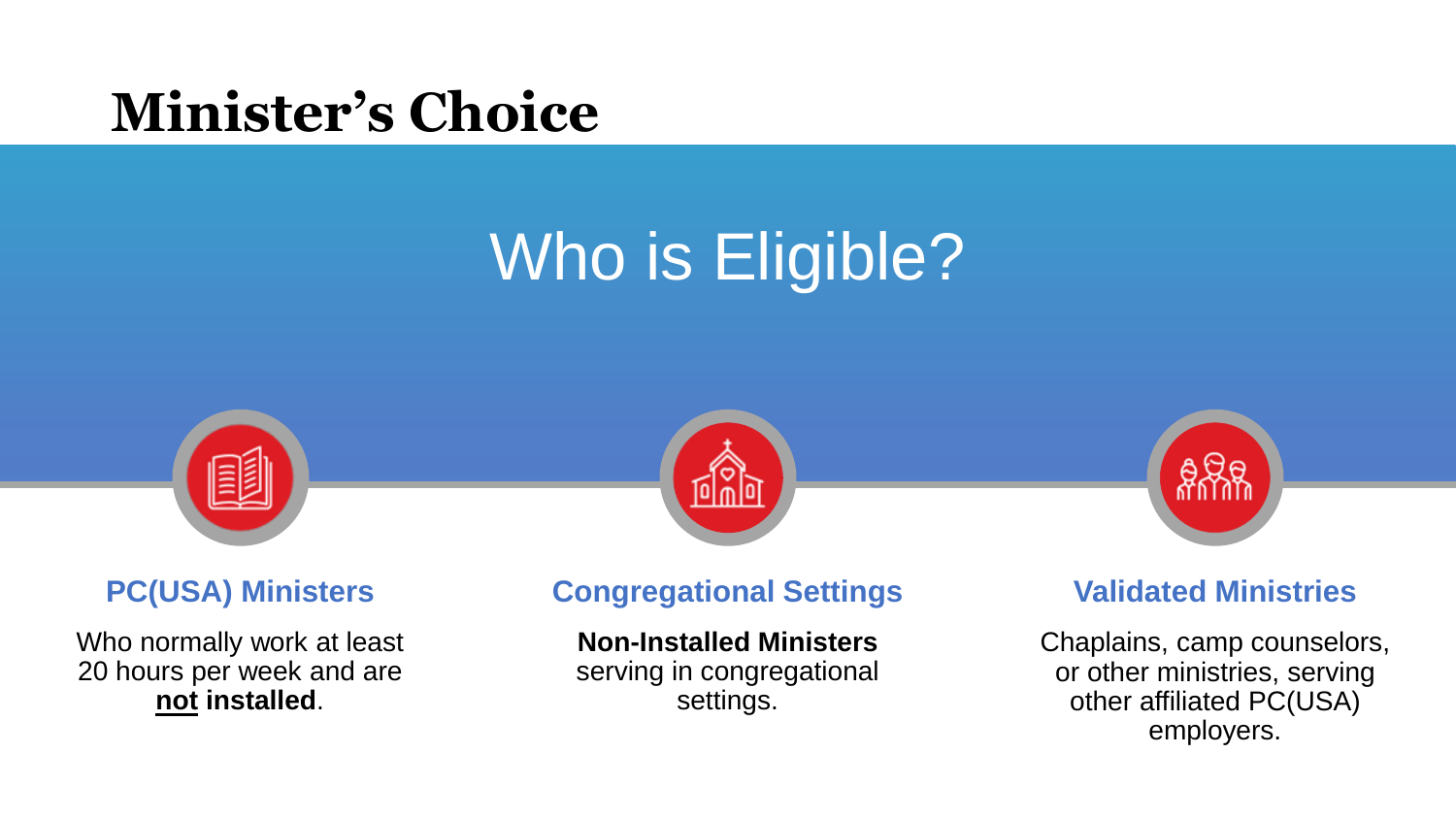### Minister's Choice includes:



Defined Benefit Pension Plan



Temporary Disability Plan



Death and Disability Plan



Employee Assistance Plan (EAP)



Access to Assistance and Education Programs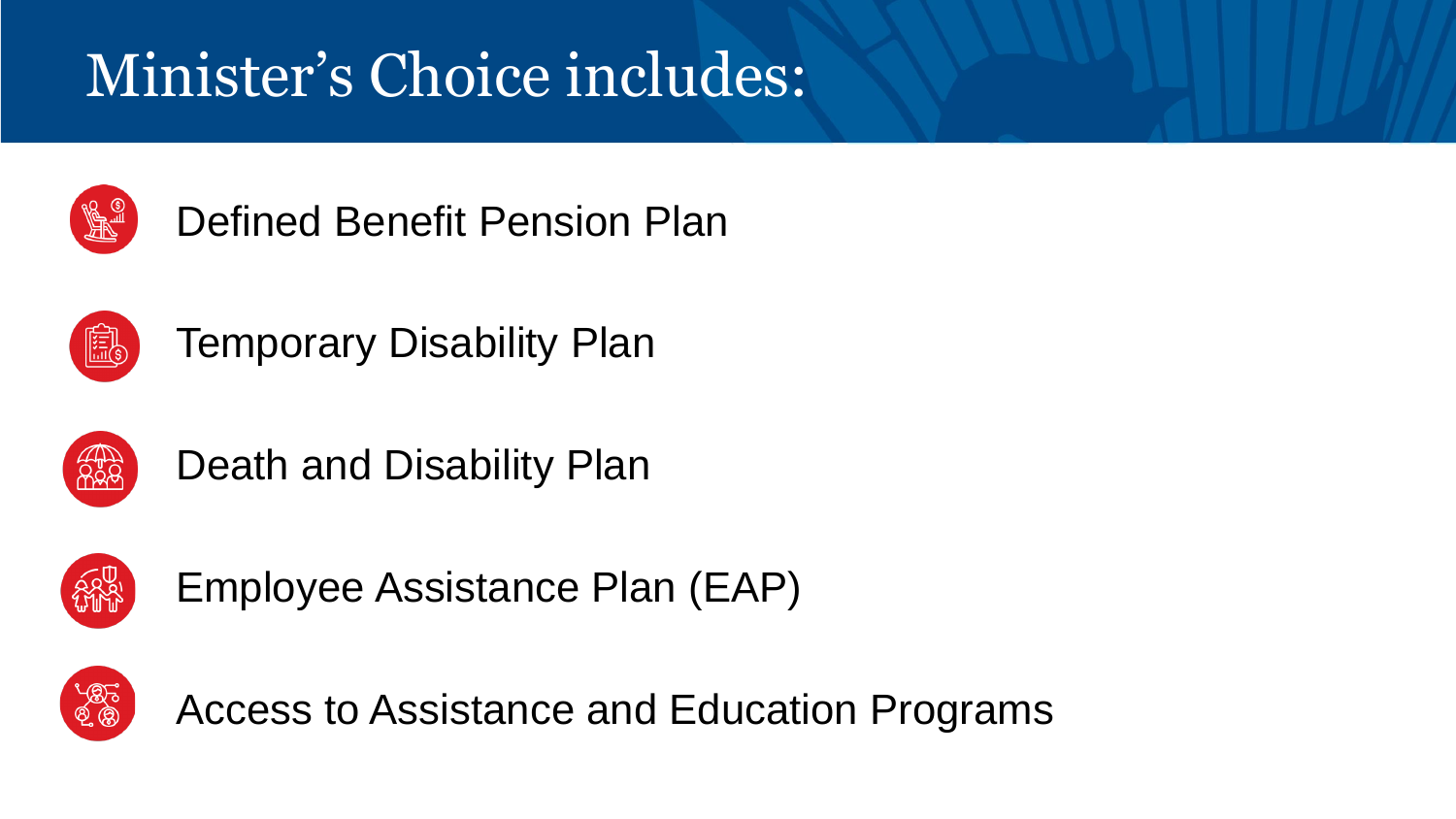#### **Pastor's Participation**

## Who is Eligible?



# **Level**



#### **Installed Ministers** are mandated by the Book of Order to be enrolled in the Benefits

Plan of the PC(USA).

#### **Installed Ministers Non-Installed Ministers Validated Ministries**

**Non-Installed** Ministers, including Transitional/ Interim Ministers, serving 20 hrs./week or more.

Other ordained ministers, serving 20 hrs./week or more, outside congregational settings, serving other PC(USA) employers.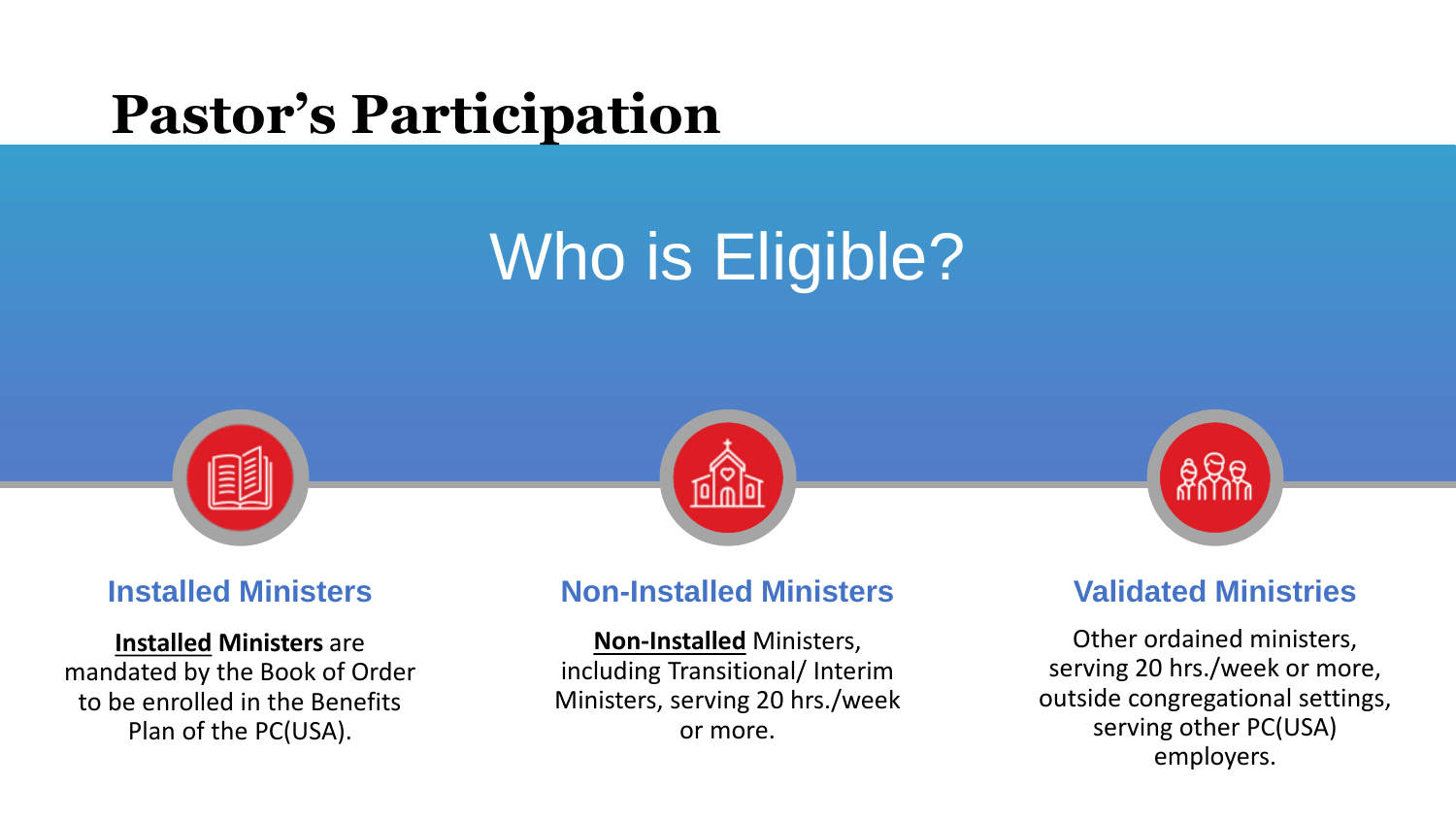### Pastor's Participation includes:



Defined Benefit Pension Plan



Temporary Disability Plan



Death and Disability Plan



Employee Assistance Plan (EAP)



Access to Assistance and Education Programs



PPO Medical Coverage (full family)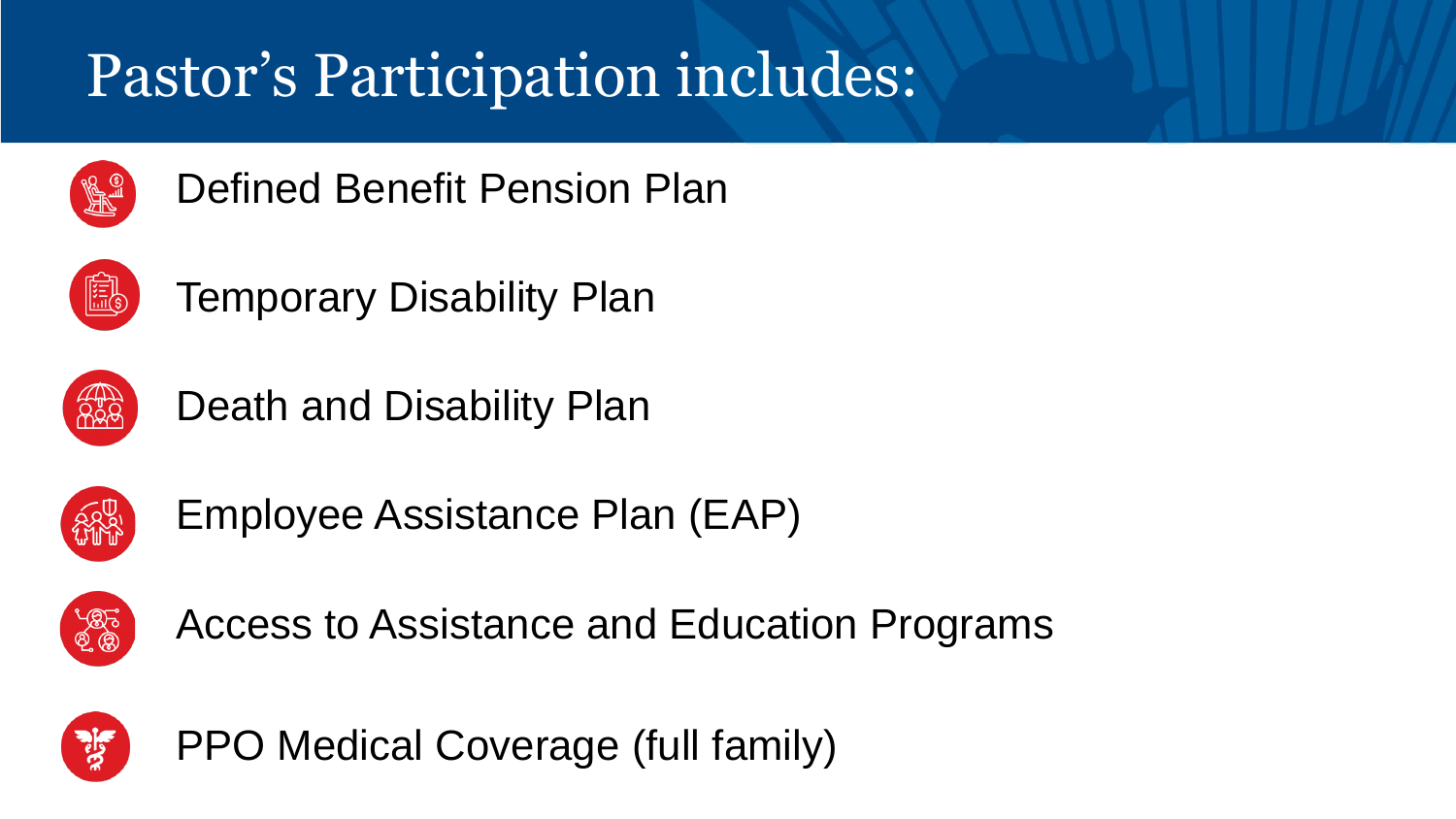#### **Access to Assistance and Education Programs…**

- CREDO
- Board University
- Assistance Program which includes: *Minister Educational Debt Assistance, Emergency Assistance, Adoption Assistance, Transitionto-College Assistance, and Sabbath Sabbatical Support.*

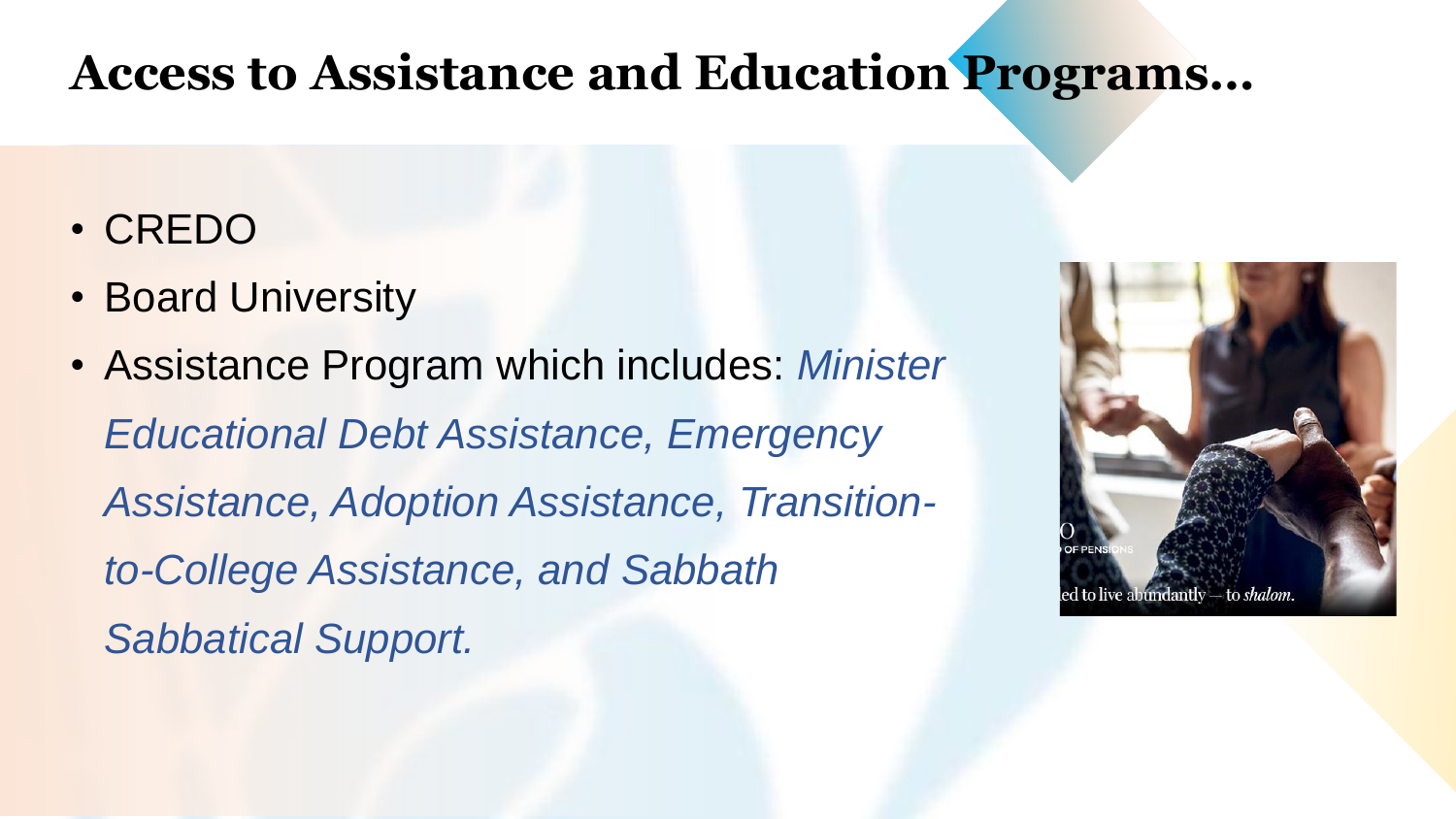#### Eligibility for Non-PCUSA Ministers

- **Can a non-PCUSA minister, serving as a pastor in a PCUSA church, enroll in the minister benefit packages?**
- No, as of January 1, 2021 non-PCUSA ministers, even those under the Formula of Agreement, cannot be enrolled in a minister benefit package. (Minister's Choice or Pastor's Participation).
- For purposes of benefits plan participation, they must be enrolled as Employees, not ministers.